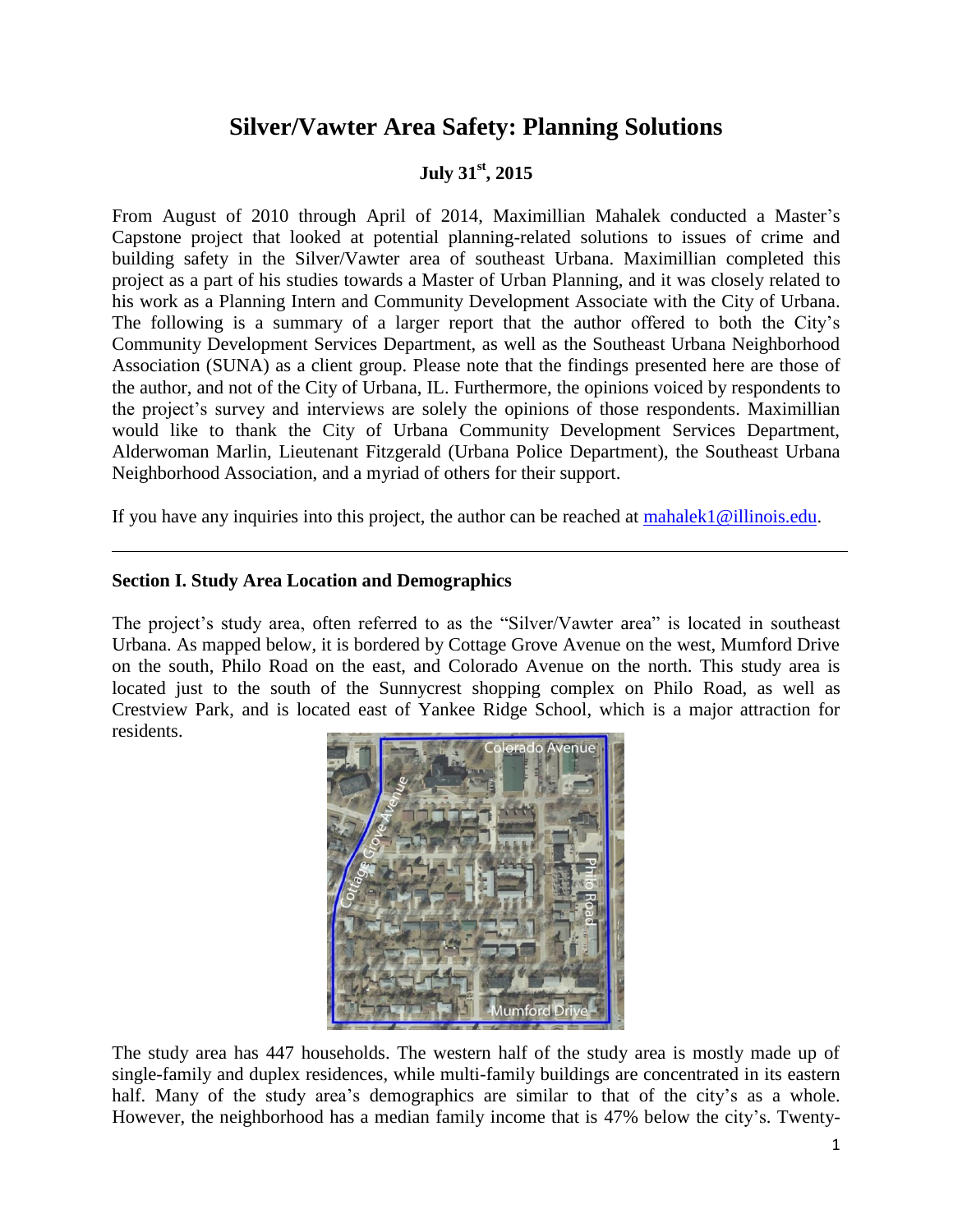one percent more families are below the poverty rate than throughout the city, 19% more of the households in the study area are led by single women, and 21% more of residents utilize SNAP benefits in the study area when compared to the city as a whole (source: [http://www.census.gov/\)](http://www.census.gov/).

Neighborhood residents and property managers have noted that, over the last ten years, there has been a significant shift in the community's rental population away from students towards lowerincome families. The number of Section 8 Vouchers being utilized in the study area has almost doubled during that time to roughly 15 vouchers (sources: Champaign County Housing Authority and local property managers/residents).

### **Section II. Maintenance Issues in Study Area**

There are significant maintenance issues present in the study area. Many of these are found among the multi-family buildings, and several, including broken windows and deteriorated stairs/balconies, can potentially create a life safety hazard. These observed issues also imply that some property owners do not care about their property and/or the neighborhood as a whole:

- Broken Windows
- Fallen Fences
- Deteriorated Doors/Gates
- Deteriorated Stairs/Balconies
- Overflowing Dumpsters/Litter on the Ground
- Unused Satellite Dishes in Yards
- Broken Basketball Hoops

## **III. Design Issues in Study Area**

Along with the maintenance issues noted above, there are also issues of problematic design in the study area, including with both public and private property. Some of these issues, such as hidden common spaces inside buildings, can create physical opportunities for crime to occur. These design-related issues include the following:

- Lack of Sidewalks (*Particularly Along Vawter Street*)
- Lack of Windows Along Building Frontages (*"Blank Walls"*)
- Hidden Public Spaces Within or Behind Buildings
- Stairs and Unit Doors Exposed to the Elements
- Sparse Streetlights that are Not Pedestrian-Oriented
- Recessed Entrances Hidden by Vegetation
- Poor Separation between Public and Private Property (*Particularly Among the Multi-Family Buildings*)
- Zoning Incompatibility: Western Half of the Study Area is Zoned Mostly Low-Density Residential while the Eastern Half is Zoned Mostly High-Density Residential
- Unsecured Green Spaces Behind Multi-Family Buildings that are Accessible to the Street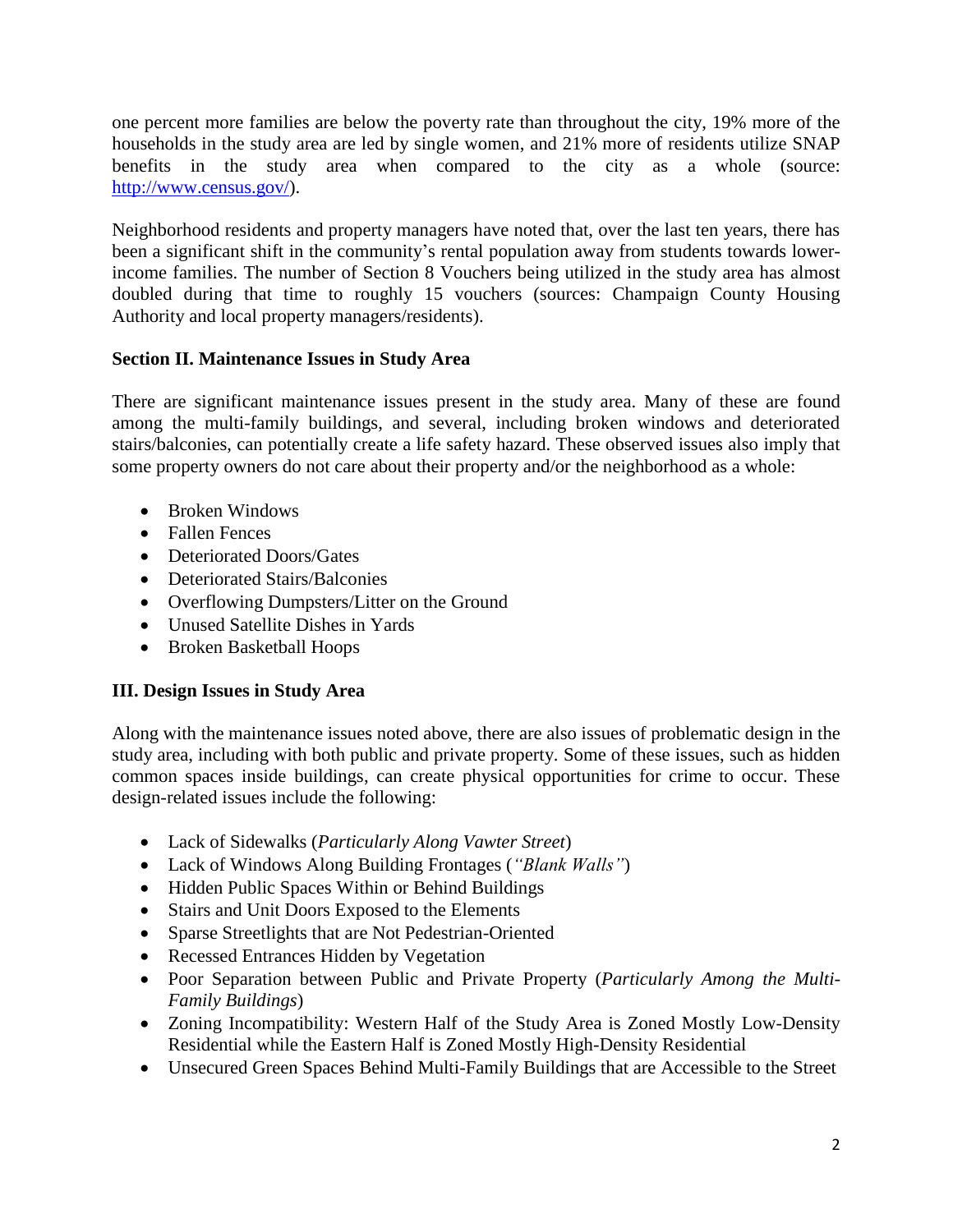#### **IV.Crime Issues in Study Area and Relationship to Maintenance and Design Issues**

The study area is located in Police Beat 65, which had the second highest number of crimes in Urbana from January through October of 2014 (despite having a roughly similar population to that of other Police Beats). Crime in this Beat peaked in 2011, at roughly 1,600 incidents, and has since then decreased to around 1,300 crimes annually. The study area itself matches the borders of Police Patrol Area 605-08. When focusing on January through October of 2014, the most common crimes in the study area were:

- Battery (*5% Up from the Same Months in 2012*)
- Theft (*15% Down*)
- Vandalism (*45% Down*)
- Drug-Related Incidents (*90% Up*)

*When comparing the first 10 months of 2012 to the first 10 months of 2014, the biggest increases in crime in the study area were seen in drug-related incidents (+90%) and weaponrelated charges (+71%). Several incidents increased from 0 to 1: stalking, home invasion, and hate crimes. The biggest decreases were seen in motor theft (-100%), phone harassment (-80%), and burglary (-67%).*

The majority of crime incidents (including many of the battery and drug-related incidents) took place among the multi-family buildings located in the eastern portion of the study area. This is the area where the building maintenance and design issues noted above were most prevalent. The maintenance issues help illustrate that people may not care sufficiently about their properties (or what goes on in them), despite financial resources often being available to address these problems, while the design issues create spaces that may be hard to patrol, but are accessible to criminals. These concerns were voiced during the author's outreach to the study area's stakeholders, as discussed below.

Among the single-family and duplex residences in the study area, vandalism and theft were the most common criminal activities. Some of these buildings are in need of general repairs, and many have recessed entrances hidden by vegetation that present safety hazards.

According to the Urbana Police Department's records, a homicide took place in the study area in 2011, and one took place near the study area in 2013.

### **V. Safety Needs and Safety Planning through Environmental Design (SPTED)**

Many planning paradigms, including LEED-Neighborhood Design and Smart Growth Principles, have nonspecific references to promoting community patrols and preserving building maintenance. These approaches suggest enhancing accessibility for emergency responders, and ensuring regular inspections to maintain the structural integrity and aesthetics of buildings. However, they do not provide specific guidance on how to mitigate crime issues and preserve building maintenance (source: Derek Paulsen, Crime and Planning (Boca Raton: CRC Press, 2012)).

Fortunately, there is one paradigm that helps make these connections and offers concrete solutions: Crime Prevention through Environmental Design (CPTED). In the study area, safety includes both issues of building safety and criminal activity, and so the author refers to this field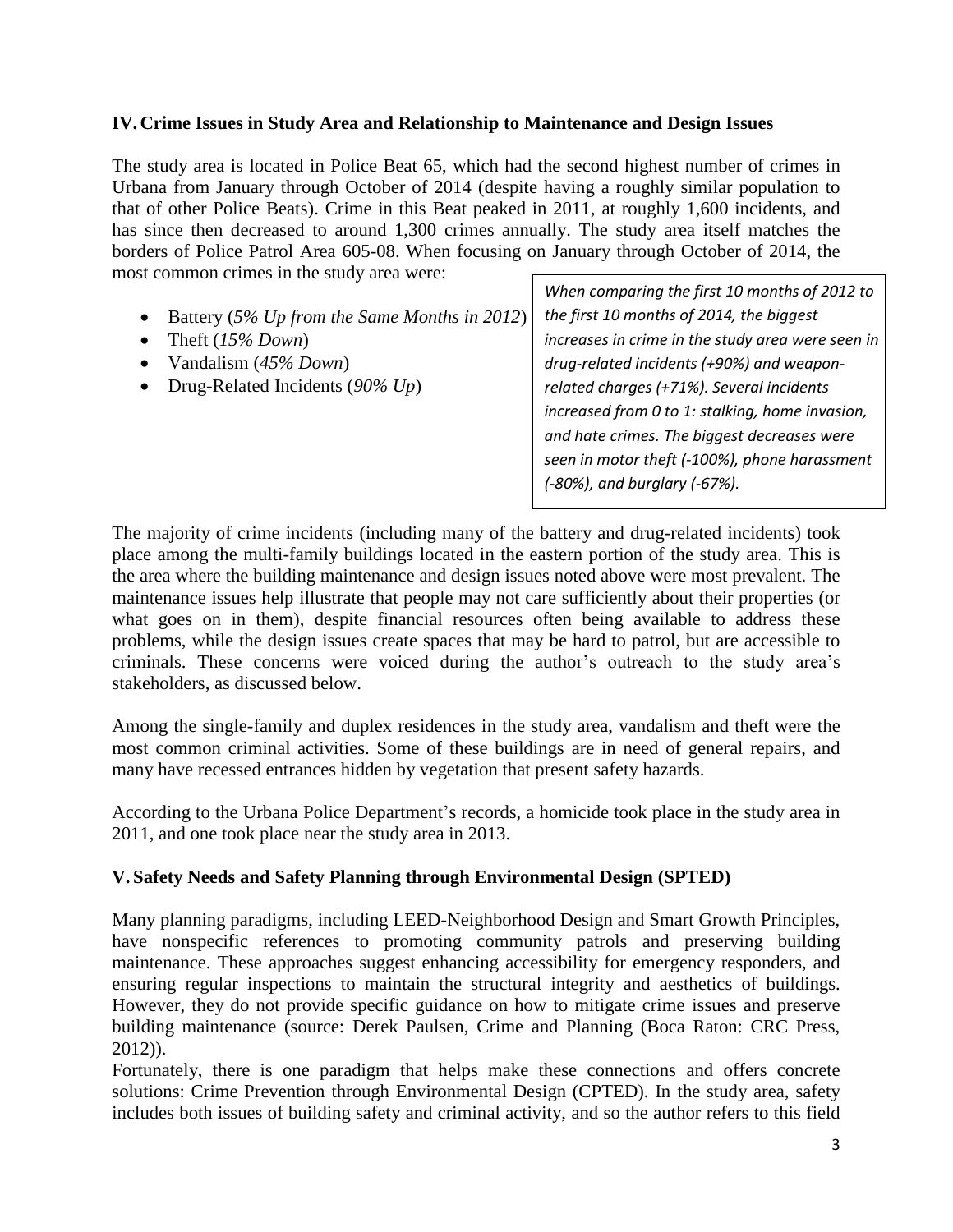as Safety Planning through Environmental Design (SPTED). This paradigm emphasizes four areas:



**Natural Surveillance-**Ensuring lines of site that increase visibility within the community.



**Maintenance-**Preserving maintenance of buildings to protect life safety and to show someone cares about their property.



**Territoriality-**Separating private and public property through aesthetically appealing means.



**Accessibility-**Limit accessibility to private property, but in a manner that preserves transparency.

### **VI.SPTED Precedents**

Elements of SPTED have been incorporated into overlay districts as a form of design control in two communities in Florida: West Tampa and the North Tamiami Trail in Sarasota. Note that an overlay district is an additional district placed above an already established zoning district that offers certain incentives or regulations aimed at achieving a specific goal. These communities had been suffering from underinvestment and high crime for many years, and their overlay districts were aimed at promoting safety through design.

In both the North Tamiami Trail and West Tampa Overlay Districts, certain regulations were incorporated to help reduce the physical opportunities for crime to occur. These included additional lighting regulations, increased transparency along frontages, and limitations on hidden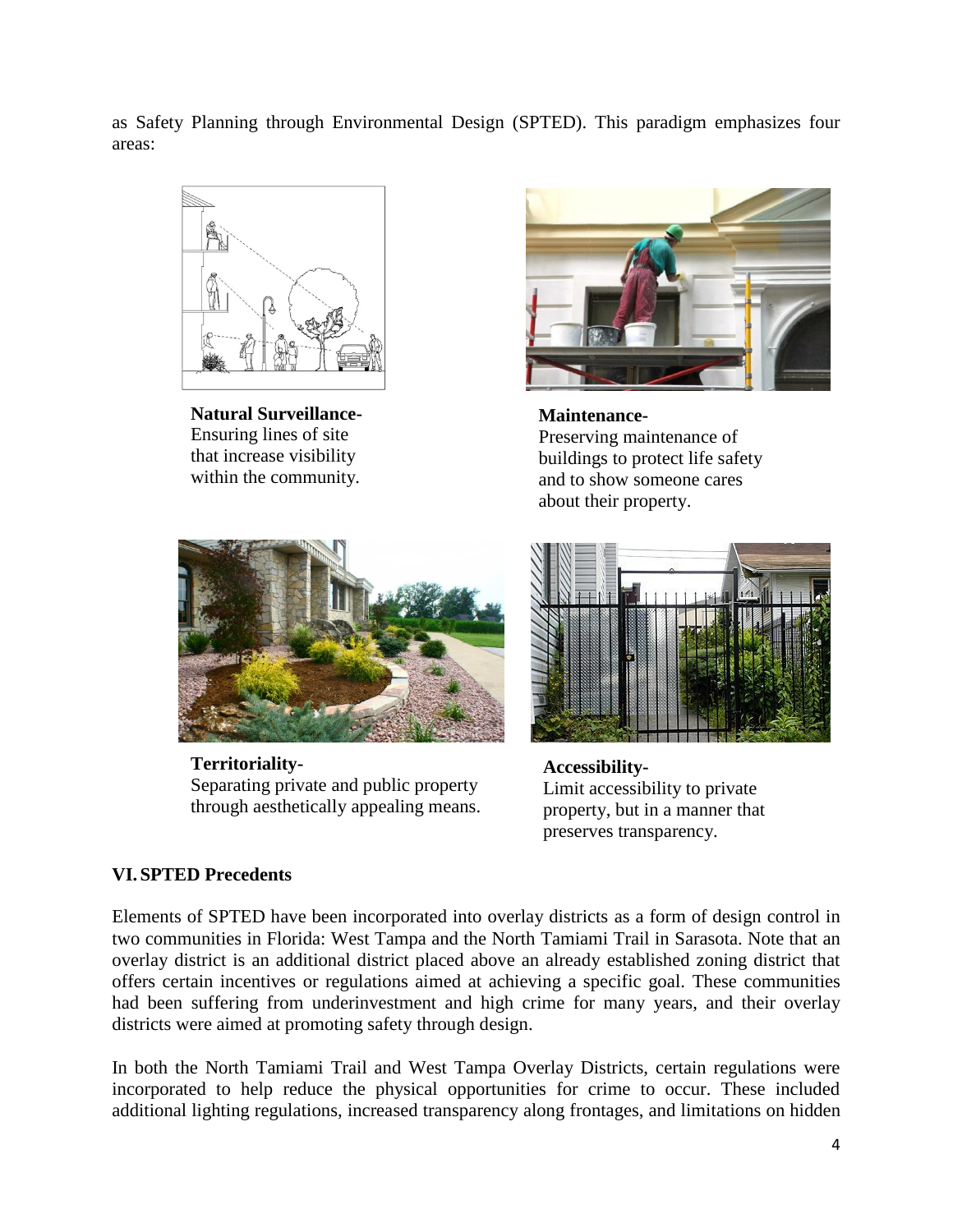spaces. Building maintenance issues were addressed with additional requirements for landscaping maintenance and inspections, while pedestrian safety was promoted via requirements for increased in sidewalk connectivity. Incentives took the forms of zoning variances.



**An illustration of some of the example overlay districts' principles at work.**

Overall, these communities benefited from decreases in crime and increases in investment since the overlay districts were introduced. These trends were the result of multiple factors, including the impacts the overlay districts had (source: [www.tampagov.net](http://www.tampagov.net/) and [www.sarasotagov.com\)](http://www.sarasotagov.com/)

### **VII.Stakeholder Survey and Interviews**

Along with studying examples from other cities, the author wanted to reach out to the study area's residents and other stakeholders and see what their opinions were regarding planningrelated solutions for their community.

From December  $15<sup>th</sup>$ , 2014 through January  $15<sup>th</sup>$ , 2015, the author offered an online survey to those who lived, owned property in, worked in, or visited the study area. Paper copies of this survey were also offered via mail and were distributed at the County Market located at 1819 S. Philo Road. More than 270 responses were received. The following common themes were present in the survey results:

- Interest in Safety-Oriented Design Requirements for Multi-Family Buildings
- Weak Social Connections in the Neighborhood, Particularly Between the Homeowners and Tenants
- SUNA has been successful in Organizing Homeowners

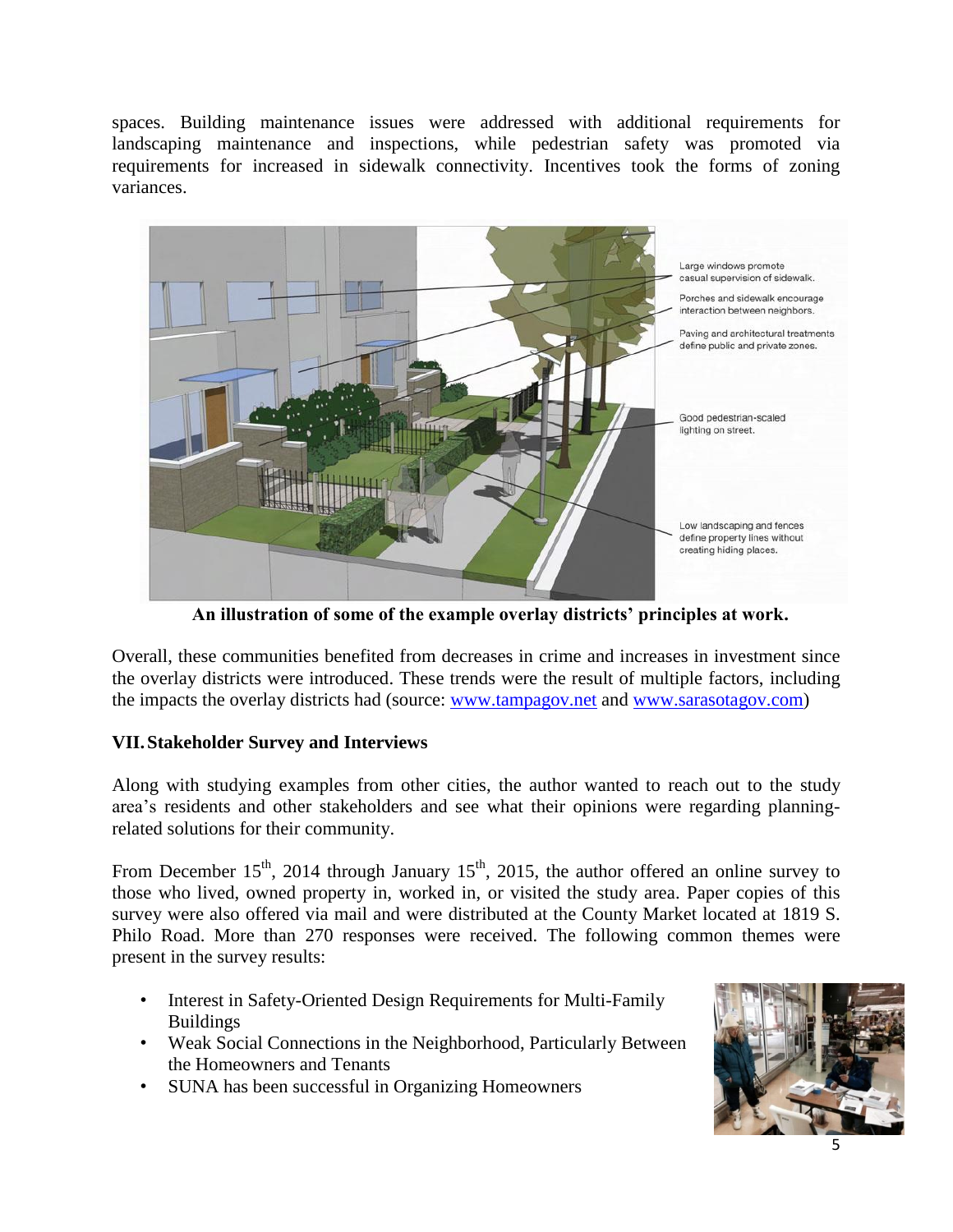- Respondents Feel Unsafe Walking at Night, Particularly through Dark Parking Lots
- Police Cannot See What is Going On Inside and Behind Buildings
- Property Often Stolen off Commonly Shared Balconies
- Neighborhood Needs Increased Vegetation and Reduced Litter
- More Upscale Businesses Desired
- Sidewalks Would Improve Pedestrian Safety
- Landlords/Property Managers Need to Better Filter Applicants and be more Responsive
- Residential Density too High

60% of the survey respondents were homeowners, although 54% of the residential units in the study area are rental. Consequently, the author also reached out to the study area's apartment tenants by conducting door-to-door interviews. He also interviewed a property manager, homeowners, local business managers, elected officials, City staff, and others. The following common themes were voiced throughout these interviews:

- Safety Plans for Problem Buildings Have Been Successful, but Need to be Applied to Nearby Buildings Owned by Same Landlord
- Many Evicted Residents are Taken Up by Nearby Landlords
- Property Values in the Area are Falling
- Rental Registration has been a Successful Tool for Most Buildings
- Police have Efficient Response Time, but there are too Many Different Officers Conducting Patrols
- Tenants do not Know Where to Report Unaddressed Maintenance Issues
- Balconies and Stairs Exposed to Elements and Not Properly Cared For
- Many Apartments Being Used by Temporary Residents and are Over-Occupied
- Youth Programming Needed
- Some Landlords/Managers are Concerned that the City Does Not Keep them Aware of Changes to Regulations
- Condominiums in Study Area becoming Rental Units
- Too High a Concentration of Below-Average Rents in the Study Area
- Parties Often Occur in Parking Lots
- People Jump Over Fences and Run Through Yards
- Local Businesses Losing Potential Employees/Customers due to Fears of Crime

#### **VIII.Recommendations: Municipal Practices**

Based on the results of the author's research, as well as his outreach to the study area's stakeholders, the following recommendations were made with regards to municipal practices. Some of these recommendations will require significant political support and financial investment.

 Require design regulations in an overlay district that minimize the physical opportunities for crime to occur. Incentives, such as credits allowing zoning variances, could also be offered within this district. This approach could be implemented by a public board, through the Special Use Permitting Process, and/or via Zoning Administrator Review.